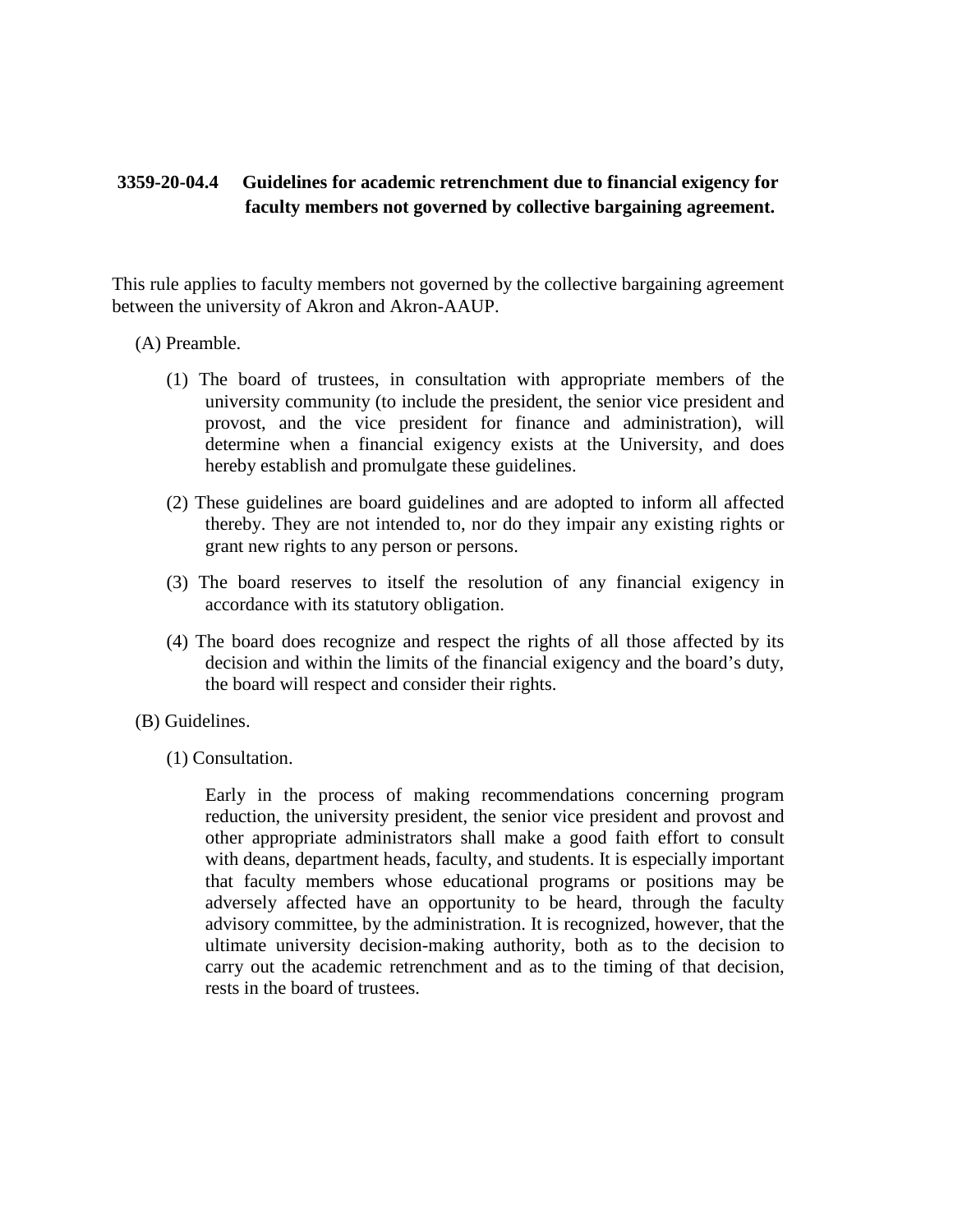(2) Data and documentation.

The university administration must make a good faith effort to determine and to explain clearly the nature of the fiscal limitations, and to establish appropriate educational priorities.

- (3) Procedures for faculty consultation: the faculty advisory committee.
	- (a) There shall be a faculty advisory committee to discuss proposals from the university administration concerning academic retrenchment due to financial exigency.
	- (b) The faculty advisory committee shall consist of all the elected faculty members then serving on faculty senate. When there is need for this committee, it may be assembled upon the call of either the university president or five of its members; when assembled, the committee will proceed to elect its own chairman, vice chairman, and secretary. These three committee officers shall be from three different colleges (with the university library being defined as a separate academic college for these purposes).
- (4) Administrative recommendation and faculty discussion.
	- (a) After the university administration has assembled the pertinent data and documentation, and has prepared its specific recommendation for program reduction, but before it has taken any further action on the matter, it will report its recommendation to the faculty advisory committee for discussion and advice. Any such discussion shall not delay the implementation of the program reduction.
- (5) Academic due process.

When program reductions in response to financial exigency involve termination of faculty appointments, special care must be taken to protect and honor accepted procedures and rights appropriate to a faculty member's tenured or probationary status. Upon appeal, faculty members will have an opportunity to be heard through established university grievance procedures. Termination because of financial exigency must be distinguished from a proceeding that might lead to dismissal for cause.

- (6) Procedures for faculty reduction in force (rif).
	- (a) A faculty reduction in force (rif) shall, whenever possible, be treated as a layoff--temporary in nature--not as a termination. The released faculty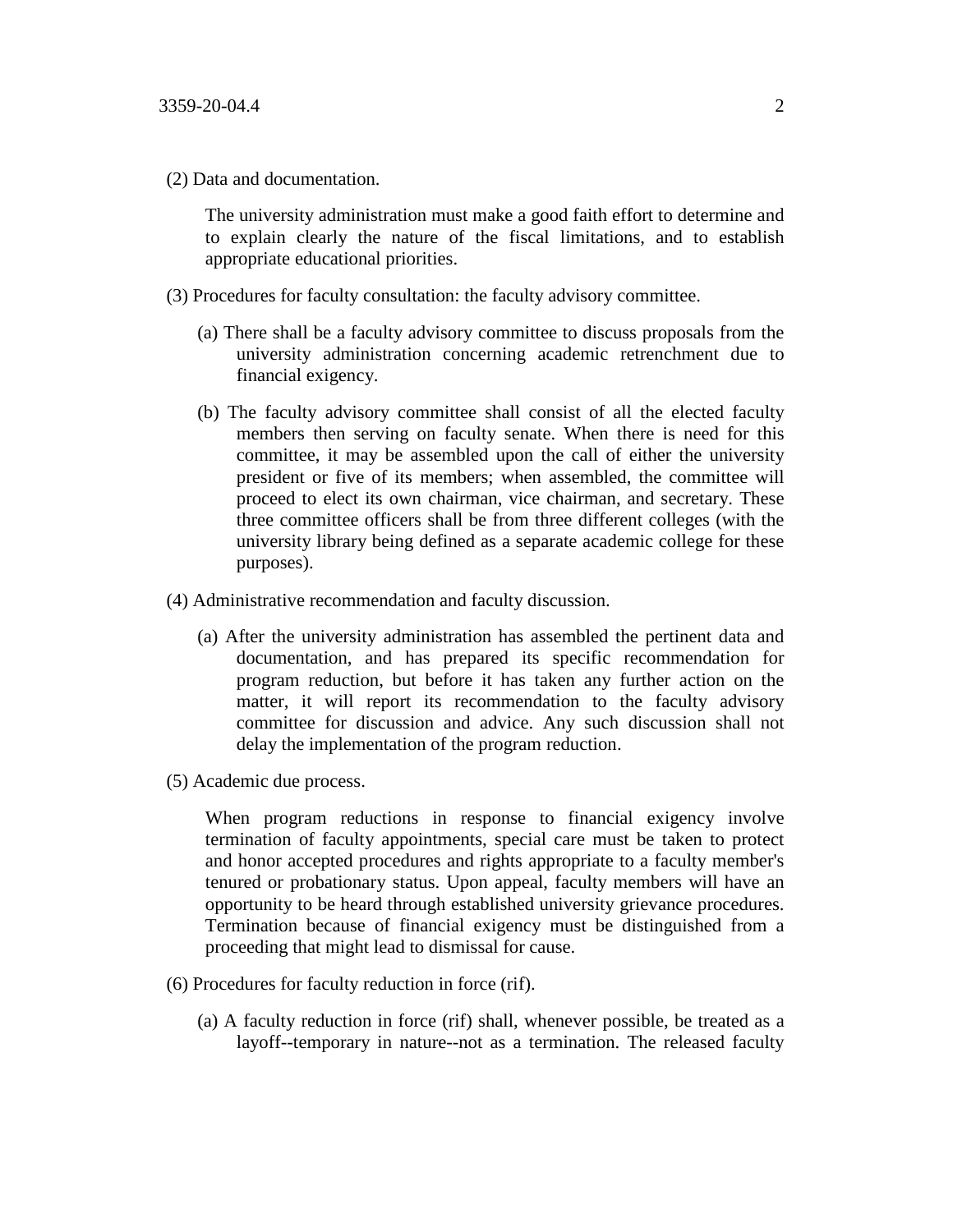member's place will not be filled by a replacement for a period of three years, unless the released faculty member has been offered reappointment and sixty days within which to accept or decline.

- (b) Tenured members of the faculty shall be retained in preference to probationary appointees. This preferential status shall include wherever possible and practicable an opportunity to transfer or readapt to other programs within the department, college or university.
- (c) If a faculty member wishes, he may accept early retirement or transfer from full-time to part-time service. However, such actions shall be governed by the same guidelines and procedural safe-guards as those which operate in other situations brought about by financial exigency.
- (d) The following objective criteria will be considered in determining the order in which faculty members are to be released in the event of a necessary faculty reduction in force:
	- (i) All temporary or part-time faculty within the affected program will be released before any probationary faculty.
	- (ii) All probationary faculty within the affected program will be released before any tenured faculty.
	- (iii) Within any academic department, discipline, or other appropriate administrative division, faculty reduction in force will proceed according to seniority within each classification of faculty status defined as tenured, probationary, temporary, part-time: The least senior faculty member in terms of length of academic service at the university is released first, followed by the next least senior, and so on until the most senior faculty member is reached.
		- (a) In computing seniority, the most pertinent point is total full-time service at the university of Akron (in any of the ranks of instructor, assistant professor, associate professor or professor). (Also included herein are those who occupy the position of full-time lecturer.) Time of service in a particular rank, or following tenure, is a less important consideration.
		- (b) In extraordinary and compelling circumstances--as where a junior tenured faculty member is the only member of a department (or other appropriate administrative division) who is competent (as judged on the basis of training and experience and documented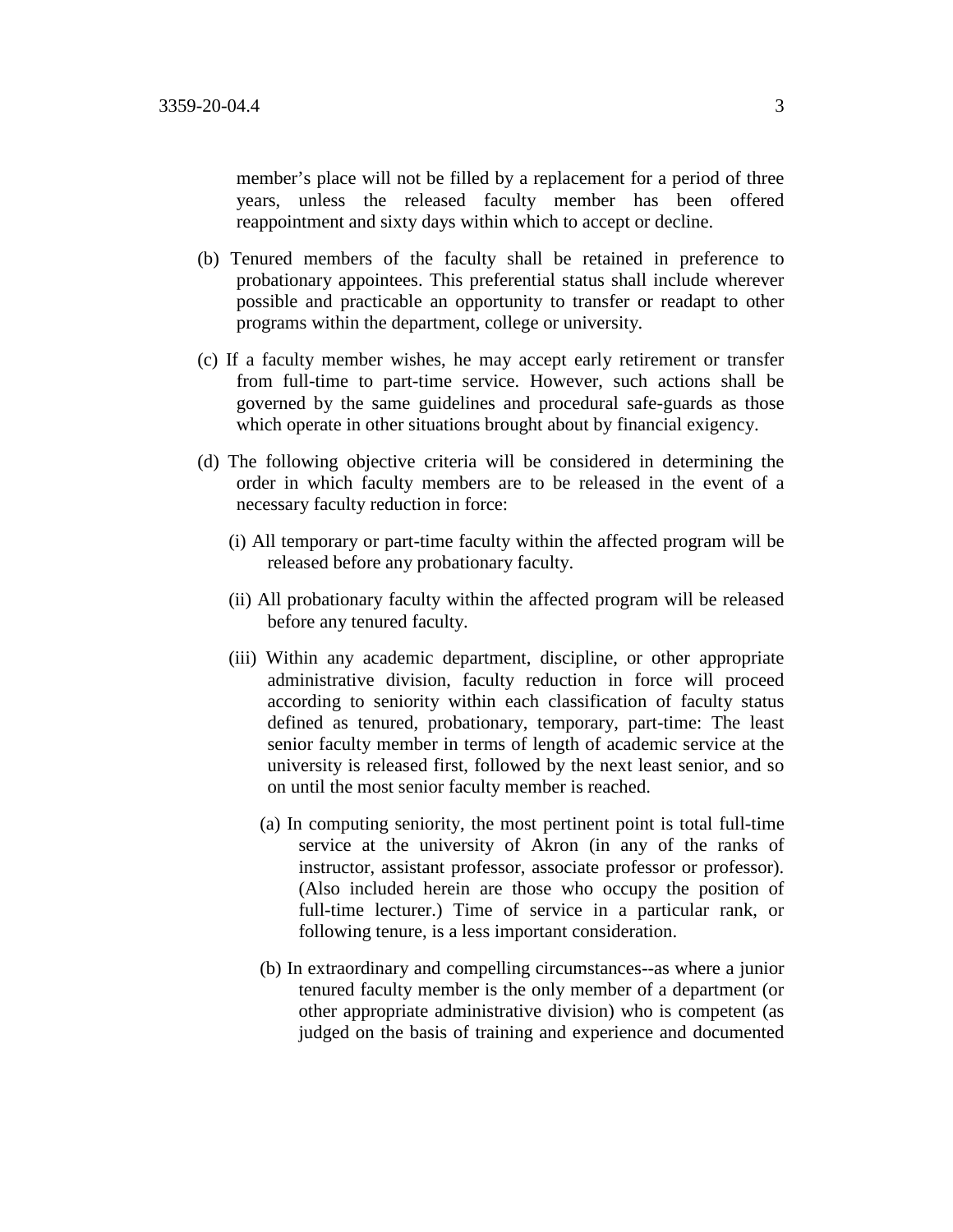by scholarly and/or creative contributions in that field) to teach a needed program or set of courses--the seniority principle may be disregarded. In such situations, however, the university administration will provide the adversely affected faculty members with a written explanation of the decision to disregard seniority in the instance in question.

- (7) Rights and benefits for faculty members released because of financial exigency.
	- (a) Before being released from the university, the faculty member will have the right to fill any existing faculty vacancy for which he is qualified, or to transfer to any other college or division or department and to fill any vacancy therein for which he is qualified. His qualifications will be determined principally by his teaching experience and his academic training.
	- (b) Faculty members who have been released and later recalled will retain as many fringe benefits as is legally possible.
	- (c) A faculty member released due to financial exigency will receive from the university, to commence at the time of release, a one-year continuance of his/her university health insurance policy without charge. He or she will also be given the option to continue his or her health insurance for a second year by paying premiums at the group rate.
- (8) Timing.

The university president should provide as much advance notice as possible in making financial exigency decisions. In cases where faculty appointments are to be terminated, timely notice of termination or nonreappointment must be given. In extreme situations, if timely notice cannot be given, financial compensation to the faculty member proportional to the lateness of the notice may be an appropriate substitute for full notice.

(C) For purposes of this rule, a "financial exigency" is defined as a situation requiring reduction or reallocation of resources or reorganization or elimination of programs which cannot be accomplished through normal academic, budgetary, and personnel processes. The emergency may be caused by a decline in student enrollments, a reduction in state appropriations or allotments, a loss of income from non-state sources, or some serious event or condition requiring anticipated